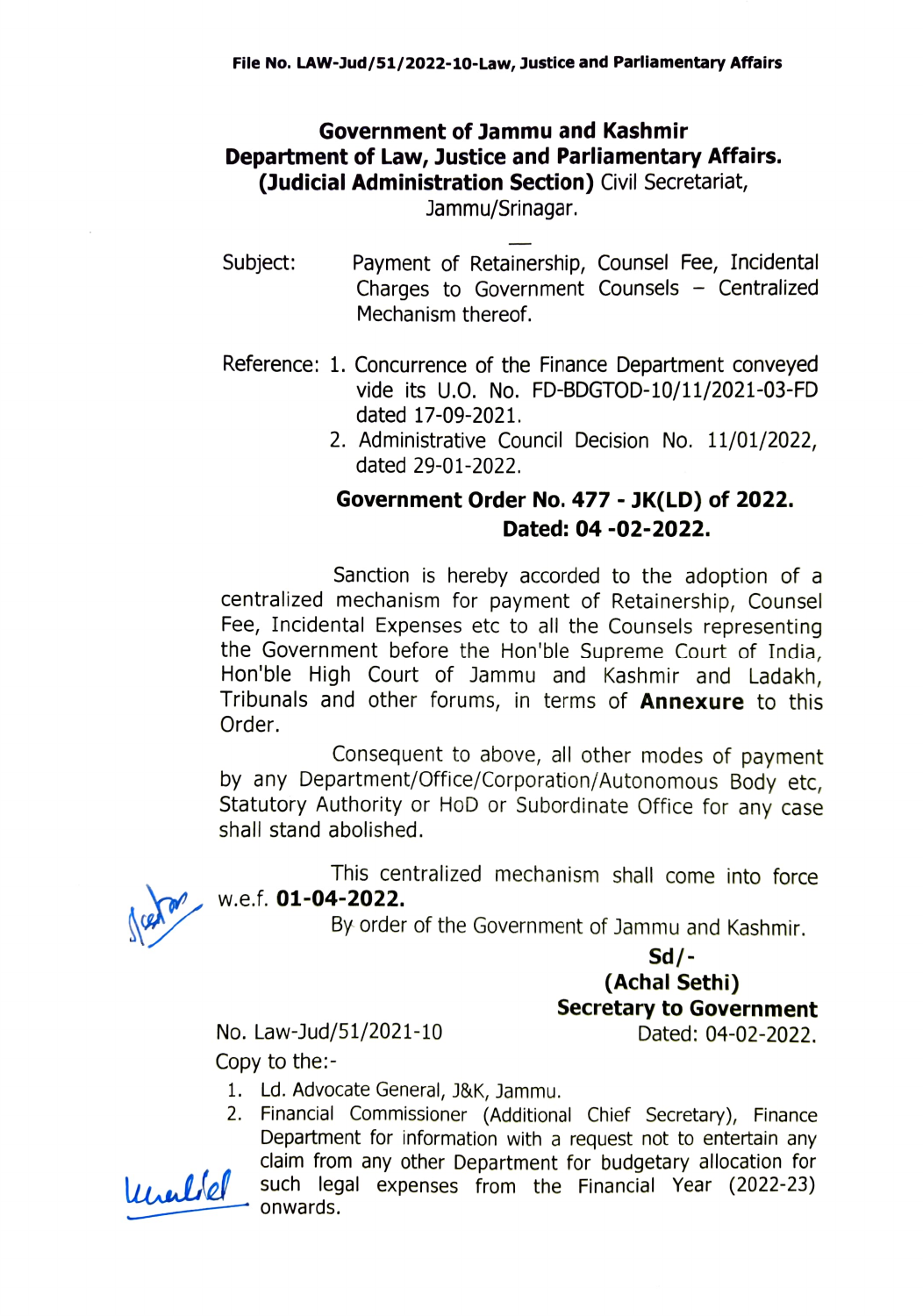#### File No. LAW-Jud/51/2022-10-Law, Justice and Parliamentary Affairs

- 3. Financial Commissioner (Additional Chief Secretary), Health and Medical Education Department.
- 4. All Principal Secretaries to the Government.
- 5. Principal Resident Commissioner, J&K Government, New Delhi.
- 6. Principal Secretary to Hon'ble Lieutenant Governor, J&K.
- 7. All Commissioners/Secretaries to the Government.
- 8. Joint Secretary (J&K), Ministry of Home Affairs, Government of India, New Delhi.
- 9. Director Information, J&K.
- 10. Director Finance, Department of Law, Justice and P.A.
- 11. Director Litigation, Jammu/Kashmir.
- 12. All Officers of the Department of Law, Justice and P.A.
- 13. Director, Archives, Archeology and Museums, J8K, Srinagar. 14. General Manager, Ranbir Government Press, Jammu.
- 
- 15. Private Secretary to the Chief Secretary for information of Chief Secretary.
- 16. Private Secretary to Secretary to Government, Department of Law, Justice and P.A.
- 17. Incharge Website.
- 18. Government Order File.
- 19. Concerned File.

B 02.2024

(Ashish Gupta)<br>**Additipnal Secretary to Government** 

 $u_0$  2022